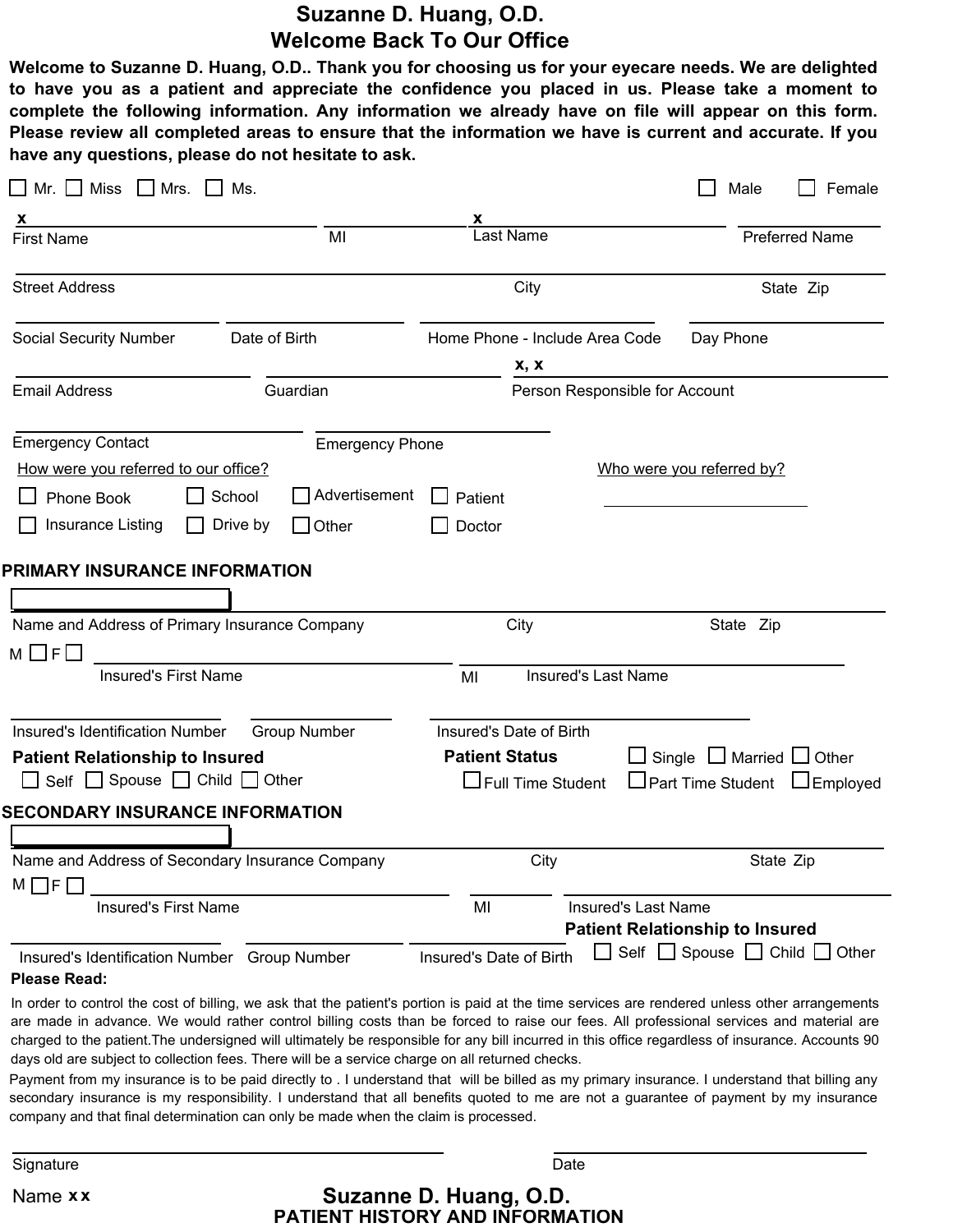| Race                                                 |                                                        |                                |                                                     |                                |                                                                          |
|------------------------------------------------------|--------------------------------------------------------|--------------------------------|-----------------------------------------------------|--------------------------------|--------------------------------------------------------------------------|
| American Indian Or Alaska Native                     |                                                        |                                | Native Hawaiian Or Other Pacific Islander           |                                |                                                                          |
| White<br>Asian                                       |                                                        |                                |                                                     |                                |                                                                          |
| <b>Black Or African American</b>                     |                                                        | <b>Declined To Specify</b>     |                                                     |                                | <b>Other Race</b>                                                        |
| Hispanic Or Latino                                   |                                                        |                                |                                                     |                                |                                                                          |
| Ethnicity                                            | Hispanic Or Latino                                     |                                | Not Hispanic Or Latino                              | Declined To                    |                                                                          |
| Preferred Language                                   | $\left(\begin{array}{c} \end{array}\right)$<br>English | Chinese                        | Dutch; Flemish<br>$\Box$                            | French                         | Hindi<br>German                                                          |
|                                                      | ft                                                     | in<br>cm/m                     |                                                     |                                |                                                                          |
|                                                      | Height                                                 | $\bigcirc$ ft in               | $\bigcirc$ m<br>Ocm                                 | Weight                         | $\bigcirc$ lbs<br>$\bigcirc$ kg                                          |
| <b>PRIMARY CARE PHYSICIAN</b>                        |                                                        |                                |                                                     |                                |                                                                          |
|                                                      |                                                        |                                |                                                     |                                |                                                                          |
| Primary Care Physician and Clinic Name               |                                                        |                                |                                                     |                                |                                                                          |
|                                                      |                                                        |                                |                                                     |                                |                                                                          |
| Address of Primary Care Physician                    |                                                        | City                           | <b>State</b>                                        | Zip                            | Phone                                                                    |
| <b>REFERRING PHYSICIAN</b>                           |                                                        |                                |                                                     |                                |                                                                          |
|                                                      |                                                        |                                |                                                     |                                |                                                                          |
| Referring Physician and Clinic Name                  |                                                        |                                |                                                     |                                |                                                                          |
| Address of Referring Physician                       |                                                        | City                           | State                                               | Zip<br>Phone                   |                                                                          |
| <b>HEALTH HISTORY</b>                                |                                                        |                                |                                                     |                                |                                                                          |
| What is the main reason for today's exam?            |                                                        |                                |                                                     | When was your last exam?       |                                                                          |
| When was your last health exam?                      |                                                        |                                |                                                     |                                |                                                                          |
| Past Illnesses or Injuries:                          |                                                        |                                |                                                     |                                |                                                                          |
|                                                      |                                                        |                                |                                                     |                                |                                                                          |
| Past Surgeries:                                      |                                                        |                                |                                                     |                                |                                                                          |
| <b>Current Medications:</b>                          |                                                        |                                |                                                     |                                |                                                                          |
|                                                      |                                                        |                                |                                                     |                                |                                                                          |
| <b>Current Eye Drops:</b>                            |                                                        |                                |                                                     |                                |                                                                          |
|                                                      |                                                        |                                |                                                     |                                |                                                                          |
|                                                      |                                                        |                                |                                                     |                                |                                                                          |
| Medicines that cause reactions or sensitivities:     |                                                        |                                |                                                     |                                |                                                                          |
| Specific Allergies:                                  |                                                        |                                |                                                     |                                |                                                                          |
| <b>EYE HISTORY</b>                                   |                                                        |                                |                                                     |                                |                                                                          |
|                                                      | Glaucoma   ○ Yes<br>$O$ No                             |                                | Dryness $\bigcirc$ Yes                              | O NoStrabismus (Crossed Eyes)  | O Yes<br>$O$ No                                                          |
|                                                      | Cataract $\bigcirc$ Yes<br>$O$ No                      | <b>Excess Tearing/Watering</b> | IO Yes<br>$\bigcirc$ No                             | <b>Blurred Vision Distance</b> | $\bigcirc$ No<br>$\bigcirc$ Yes                                          |
| Macular Degeneration   O Yes                         | $O$ No                                                 | Eye Pain or Soreness           | $\bigcirc$ Yes<br>$O$ No                            |                                | $O$ No<br><b>Blurred Vision Near</b><br>O Yes                            |
| Retinal Detachment  ○ Yes<br>Color Blindness   O Yes | $O$ No<br>$O$ No                                       | Foreign Body Sensation         | ∣O Yes<br>$O$ No                                    | Distorted Vision (halos)       | $O$ No<br>O Yes                                                          |
| Headaches   O Yes                                    | $O$ No                                                 | Infection of Eye or Lid        | $\bigcirc$ No<br> O Yes<br>$O$ No<br>$\bigcirc$ Yes |                                | $O$ No<br>$\bigcirc$ Yes<br>Double Vision<br>$O$ No<br>O Yes             |
| Glare/Light Sensitivity   O Yes                      | $O$ No                                                 | Mucous Discharge               | Itching<br>$O$ No<br>O Yes                          |                                | <b>Floaters or Spots</b><br>$O$ No<br><b>Fluctuating Vision</b><br>O Yes |
| Tired Eyes $\bigcirc$ Yes                            | $O$ No                                                 | Drooping Eyelid   O Yes        | $O$ No                                              |                                | $\bigcirc$ No<br>Loss of Vision<br>$\bigcirc$ Yes                        |
| Amblyopia (Lazy Eye)   O Yes                         | $O$ No                                                 |                                | $O$ No<br>Redness   O Yes                           |                                | $O$ No<br>O Yes<br>Loss of Side Vision                                   |
|                                                      | Burning  ◯ Yes<br>$\bigcirc$ No                        | Sandy or Gritty Feeling  O Yes | $\bigcirc$ No                                       |                                |                                                                          |
|                                                      |                                                        |                                |                                                     |                                |                                                                          |
|                                                      |                                                        |                                |                                                     |                                |                                                                          |
|                                                      |                                                        |                                |                                                     |                                |                                                                          |
|                                                      |                                                        |                                |                                                     |                                |                                                                          |
| <b>GENERAL HEALTH CONDITION</b>                      | Fever  ○ Yes<br>$O$ No                                 | Respiratory (Asthma)   O Yes   | $O$ No                                              |                                | Anxiety or Depression $ O \rangle$ Yes<br>$O$ No                         |
| <b>Weight Loss</b>                                   | $O$ No<br>IO Yes                                       | Gastrointestinal               | $O$ No<br> O Yes                                    |                                | Thyroid, Diabetes  ○ Yes<br>$O$ No                                       |

|                              | LEAGLITIES (JIAOL | <b>Respiratory (AStriffia) IO YES UNO.</b> |  | <b>ATIXIBIY OF DEPIRSSION</b> |
|------------------------------|-------------------|--------------------------------------------|--|-------------------------------|
| Weight Loss $ O$ Yes $ O$ No |                   | Gastrointestinal $ O$ Yes $ O$ No          |  | <b>Thyroid, Diabetes</b>      |

| Yes ONol                  | Anxiety or Depression   O Yes O No |  |
|---------------------------|------------------------------------|--|
| Yes $\bigcirc$ No $\big $ | Thyroid, Diabetes O Yes O No       |  |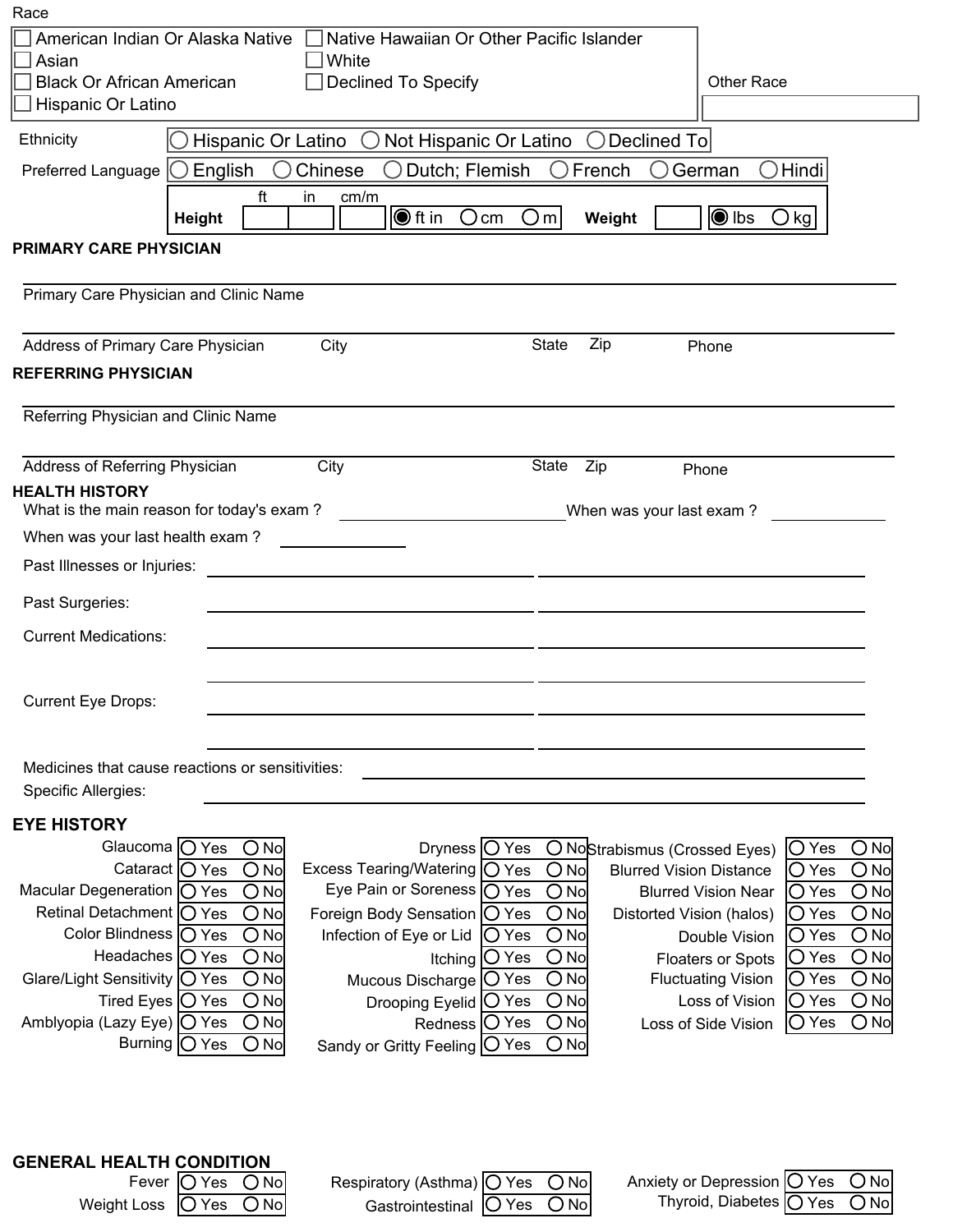| <b>Other Symptoms</b><br>Ears, Nose, Throat                                                                                                                                    | $O$ No<br>$\bigcirc$ Yes<br>$\bigcirc$ Yes<br>$O$ No                                                                                           | Kidney $ O$ Yes<br>Muscles, Bones, Joints   O Yes                                                                                                  | $O$ No<br>$O$ No                                                                      | Blood/Lymph $\bigcirc$ Yes<br>Allergic $\bigcirc$ Yes                                                                                                                          | $O$ No<br>$O$ No                                         |
|--------------------------------------------------------------------------------------------------------------------------------------------------------------------------------|------------------------------------------------------------------------------------------------------------------------------------------------|----------------------------------------------------------------------------------------------------------------------------------------------------|---------------------------------------------------------------------------------------|--------------------------------------------------------------------------------------------------------------------------------------------------------------------------------|----------------------------------------------------------|
| Cardiovascular (high                                                                                                                                                           | $O$ No<br>O Yes                                                                                                                                | Skin $\bigcirc$ Yes                                                                                                                                | $O$ No                                                                                | Pregnant $\bigcirc$ Yes                                                                                                                                                        | $O$ No                                                   |
| blood pressure etc.)                                                                                                                                                           |                                                                                                                                                | Neurological (Multiple Sclerosis) O Yes                                                                                                            | $O$ No                                                                                | Nursing $\bigcirc$ Yes                                                                                                                                                         | $\bigcirc$ No                                            |
| Name x x                                                                                                                                                                       |                                                                                                                                                | Suzanne D. Huang, O.D.                                                                                                                             |                                                                                       |                                                                                                                                                                                |                                                          |
|                                                                                                                                                                                |                                                                                                                                                | <b>MEDICAL HISTORY QUESTIONAIRE</b>                                                                                                                |                                                                                       |                                                                                                                                                                                |                                                          |
| <b>FAMILY HISTORY</b><br>Amblyopia (Lazy Eye)<br><b>Blindness</b><br>Cataract(s)<br><b>Color Blindness</b><br>Glaucoma<br><b>Macular Degeneration</b><br><b>SOCIAL HISTORY</b> | $O$ No<br>$\overline{O}$ Yes<br>$O$ No<br>O Yes<br>$O$ No<br>$\bigcirc$ Yes<br>$O$ No<br>$\bigcirc$ Yes<br>$O$ No<br>O Yes<br>$O$ No<br> O Yes | <b>Retinal Detachment</b><br>Strabismus (Eye Turn)   O Yes<br>Arthritis  ◯ Yes<br>Cancer   O Yes<br><b>Diabetes</b><br>( )<br><b>Heart Disease</b> | $O$ No<br>$ O$ Yes<br>$O$ No<br>$O$ No<br>$O$ No<br>$O$ No<br>Yes<br>$O$ No<br>IO Yes | IO Yes<br><b>High Blood Pressure</b><br><b>O</b> Yes<br>Kidney Disease<br>Lupus<br>IO Yes<br>IO Yes<br><b>Stroke</b><br> O Yes<br><b>Thyroid Disease</b><br>$ O$ Yes<br>Others | $O$ No<br>$O$ No<br>$O$ No<br>$O$ No<br>$O$ No<br>$O$ No |
| Current Occupation:                                                                                                                                                            |                                                                                                                                                | Years                                                                                                                                              | Employer                                                                              |                                                                                                                                                                                |                                                          |
| <b>SPECTACLE LENS HISTORY</b><br>Do you use a computer?                                                                                                                        | $O$ Yes $O$ No                                                                                                                                 | How many hours/day?                                                                                                                                |                                                                                       | Distance from Computer?                                                                                                                                                        |                                                          |
| Do you drive?                                                                                                                                                                  | $\bigcirc$ Yes<br>$O$ No                                                                                                                       | Mileage to work each way?                                                                                                                          |                                                                                       |                                                                                                                                                                                |                                                          |
| Do you have glare problems?<br>Do you have visual difficulty when driving?                                                                                                     | $O Yes$ $O No$                                                                                                                                 | $O$ Yes $O$ No                                                                                                                                     |                                                                                       |                                                                                                                                                                                |                                                          |
| Do you have problems with night vision?                                                                                                                                        |                                                                                                                                                | $O$ Yes $O$ No                                                                                                                                     |                                                                                       |                                                                                                                                                                                |                                                          |
| Do you currently wear glasses ?                                                                                                                                                |                                                                                                                                                | $O$ Yes $O$ No                                                                                                                                     | Since                                                                                 |                                                                                                                                                                                |                                                          |
| Type of glasses                                                                                                                                                                | $\Box$ FullTime $\Box$ PartTime                                                                                                                | $\Box$ Distance $\Box$ Close                                                                                                                       |                                                                                       |                                                                                                                                                                                |                                                          |
| Glasses Owned                                                                                                                                                                  | $\Box$ SingleVision $\Box$ Bifocals $\Box$ Trifocals $\Box$ Backup $\Box$ Safety $\Box$ Sports                                                 |                                                                                                                                                    |                                                                                       | $\Box$ Progressive                                                                                                                                                             |                                                          |
| Have you had trouble in the past with glasses?                                                                                                                                 |                                                                                                                                                | $O$ Yes $O$ No                                                                                                                                     |                                                                                       |                                                                                                                                                                                |                                                          |
| Do you wear sunglasses?                                                                                                                                                        | O Yes O No                                                                                                                                     | Are your sun glasses your current prescription?                                                                                                    |                                                                                       | $O$ No<br>$\bigcirc$ Yes                                                                                                                                                       |                                                          |
| <b>SPECIAL EYEWEAR NEEDS</b><br>$\Box$ Computer (special prescriptions, special anti-glare tints or coatings)<br>$\Box$ Occupational (mechanics, plumbers, pilots)             |                                                                                                                                                |                                                                                                                                                    |                                                                                       | □ Safety Glasses (gardening, woodworking, welding)<br>$\Box$ Sports/Hobbies (racquet sports, motorcycle)                                                                       |                                                          |
| <b>CONTACT LENS HISTORY</b>                                                                                                                                                    |                                                                                                                                                |                                                                                                                                                    |                                                                                       |                                                                                                                                                                                |                                                          |
| If not a contact lens wearer, are you interested in trying contact lenses at this time?                                                                                        |                                                                                                                                                |                                                                                                                                                    |                                                                                       | $O Yes$ $O No$                                                                                                                                                                 |                                                          |
| Have you ever tried to wear contact lenses?                                                                                                                                    |                                                                                                                                                | $O$ Yes $O$ No Reason for stopping?                                                                                                                |                                                                                       | <u> 1990 - Johann Barbara, martin a</u>                                                                                                                                        |                                                          |
|                                                                                                                                                                                |                                                                                                                                                |                                                                                                                                                    |                                                                                       |                                                                                                                                                                                |                                                          |
| Type and brand of contact lenses                                                                                                                                               |                                                                                                                                                | <u> 1989 - Johann Barbara, martxa amerikan personal (</u>                                                                                          |                                                                                       | Today's wearing time?                                                                                                                                                          |                                                          |
| How many hours/day ?                                                                                                                                                           |                                                                                                                                                |                                                                                                                                                    |                                                                                       | How many days/week ?                                                                                                                                                           |                                                          |
| Please rate the following on a scale of 1-10, with 1 being POOR to 10 being EXCELLENT<br>Lens Comfort                                                                          | Right Left<br><b>Distance Vision</b>                                                                                                           | Right                                                                                                                                              | Left<br>Near Vision                                                                   | Right<br>Left                                                                                                                                                                  |                                                          |
| What Solutions do you use? Cleaner                                                                                                                                             |                                                                                                                                                |                                                                                                                                                    | Disinfectant                                                                          | Enzyme                                                                                                                                                                         |                                                          |
|                                                                                                                                                                                |                                                                                                                                                |                                                                                                                                                    |                                                                                       |                                                                                                                                                                                |                                                          |

| - - - - - - - - |                       |
|-----------------|-----------------------|
|                 | <b>SOCIAL HISTORY</b> |

Name **x x Suzanne D. Huang, O.D.**

O Yes O No

Do you use nutritional supplements (vitamins etc.)? Do you engage in regular exercise?